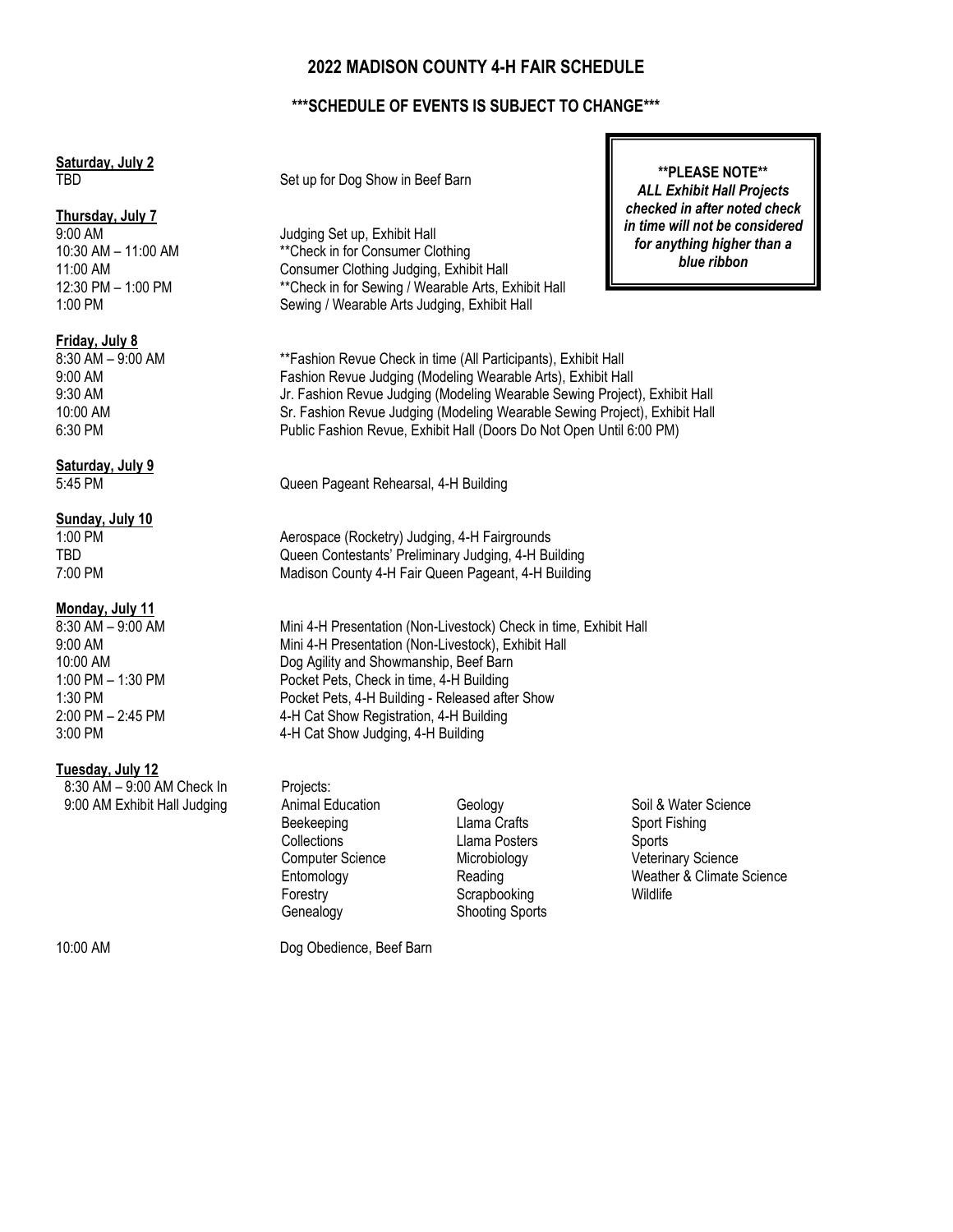#### **Wednesday, July 13**

8:30 AM – 9:00 AM Check In Projects:

# **Thursday, July 14 Projects:**

8:30 AM – 9:00 AM Check in Cake Decorating

12:30 – 1:00 PM Check in **Projects:** 1:00 PM Exhibit Hall Judging Floriculture

#### **Friday, July 15**

9:00 AM – 9:00 PM Beef Admitted 6:00 PM – 9:00 PM 6:00 Beef Check-in

6:00 PM – 10:00 PM Swine Admitted

#### **Saturday, July 16**

6:00 AM – 11:00 AM Swine Admitted 9:00 AM – 12:00 PM Swine Check-in 9:00 AM Rabbit Check-in 2:00 PM – 6:00 PM Poultry Check-in

# **Sunday, July 17**<br>9:00 AM

9:00 AM Swine Show<br>2:00 PM 3.00 AM Swine Show<br>Madison County

#### **Monday, July 18**

9:30 AM – 9:00 PM 4-H Building Open 1:00 PM Beef Show

# 9:00 AM Exhibit Hall Judging Arts & Crafts Model Craft Model Craft Child Development Needlecraft Construction and Architectural Replica (Legos) Photography Electric Recycling Fine Arts Self-Determined Gift Wrapping Welding Home Environment

9:00 AM Exhibit Hall Judging Crops (Corn, Hay & Forages, Small Grains, Soybeans) Foods (Baked, Preserved, Microwave)

Woodworking

Garden

Goat Check-in Sheep Check-in Dairy Check-in

Goat Check-in Sheep Check-in Dairy Check-in Mini Show 10-yr Awards Exhibit Hall Open

Madison County 4-H Parade Sponsored by Alexandria Kiwanis 3:00 PM – 7:00 PM Exhibit Hall Open to Public 6:00 PM Swine Championship Drive

8:00 AM – 8:30 PM Mini Poultry Check-In 8:30 AM Poultry Poster & Project 9:00 AM Mini Poultry Judging Poultry Show Poultry Showmanship Pigeon Judging Pigeon Showmanship Grand Champion Awards 9:00 AM All sale pigs must be moved to North Barn Swine tear-down for Cattle